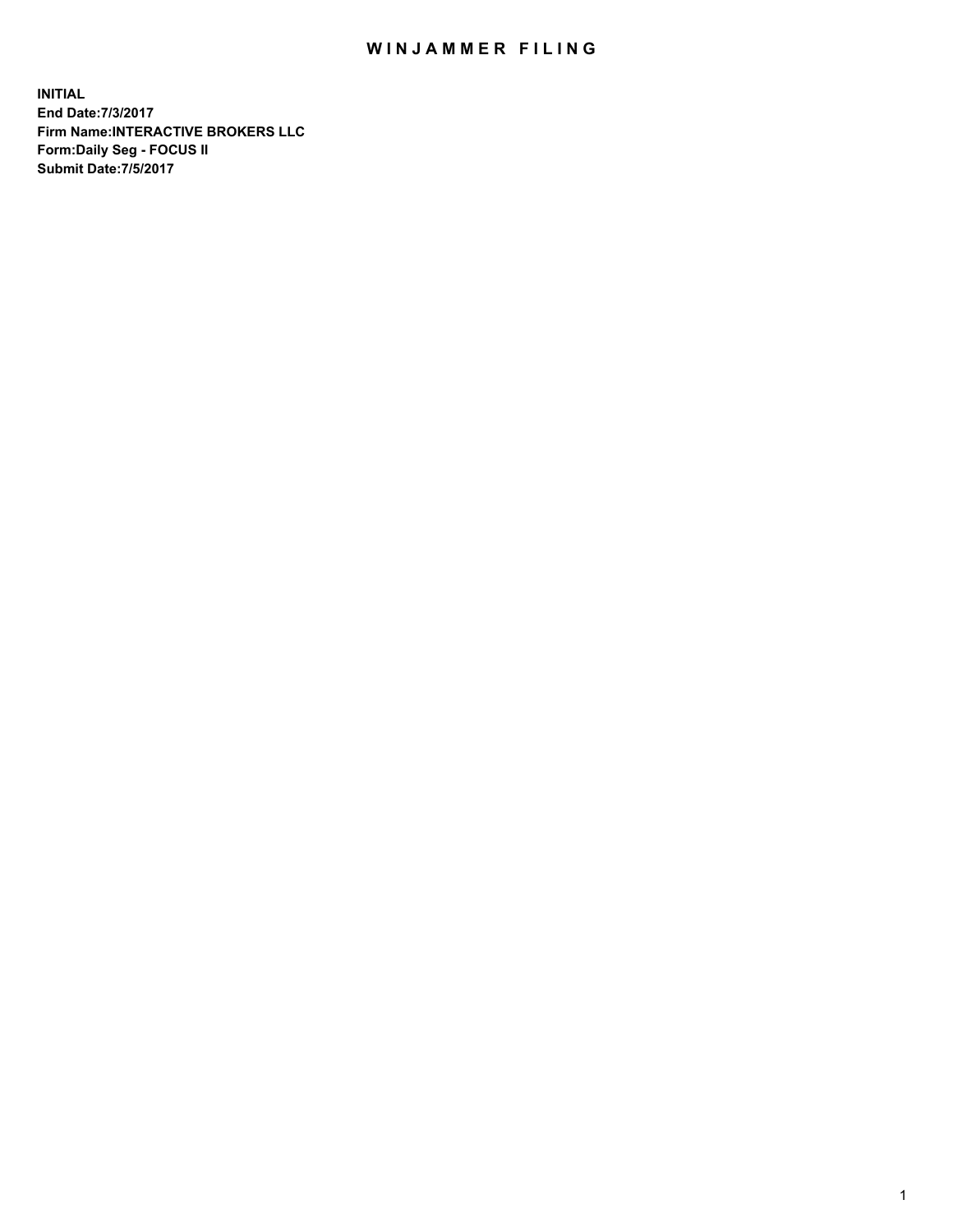## **INITIAL End Date:7/3/2017 Firm Name:INTERACTIVE BROKERS LLC Form:Daily Seg - FOCUS II Submit Date:7/5/2017 Daily Segregation - Cover Page**

| Name of Company<br><b>Contact Name</b><br><b>Contact Phone Number</b><br><b>Contact Email Address</b>                                                                                                                                                                                                                          | <b>INTERACTIVE BROKERS LLC</b><br>James Menicucci<br>203-618-8085<br>jmenicucci@interactivebrokers.c<br>om |
|--------------------------------------------------------------------------------------------------------------------------------------------------------------------------------------------------------------------------------------------------------------------------------------------------------------------------------|------------------------------------------------------------------------------------------------------------|
| FCM's Customer Segregated Funds Residual Interest Target (choose one):<br>a. Minimum dollar amount: ; or<br>b. Minimum percentage of customer segregated funds required:% ; or<br>c. Dollar amount range between: and; or<br>d. Percentage range of customer segregated funds required between:% and%.                         | $\overline{\mathbf{0}}$<br>0<br>155,000,000 245,000,000<br>0 <sub>0</sub>                                  |
| FCM's Customer Secured Amount Funds Residual Interest Target (choose one):<br>a. Minimum dollar amount: ; or<br>b. Minimum percentage of customer secured funds required:%; or<br>c. Dollar amount range between: and; or<br>d. Percentage range of customer secured funds required between: % and %.                          | $\overline{\mathbf{0}}$<br>0<br>80,000,000 120,000,000<br>0 <sub>0</sub>                                   |
| FCM's Cleared Swaps Customer Collateral Residual Interest Target (choose one):<br>a. Minimum dollar amount: ; or<br>b. Minimum percentage of cleared swaps customer collateral required:% ; or<br>c. Dollar amount range between: and; or<br>d. Percentage range of cleared swaps customer collateral required between:% and%. | $\overline{\mathbf{0}}$<br>$\overline{\mathbf{0}}$<br>0 <sub>0</sub><br>0 <sub>0</sub>                     |

Attach supporting documents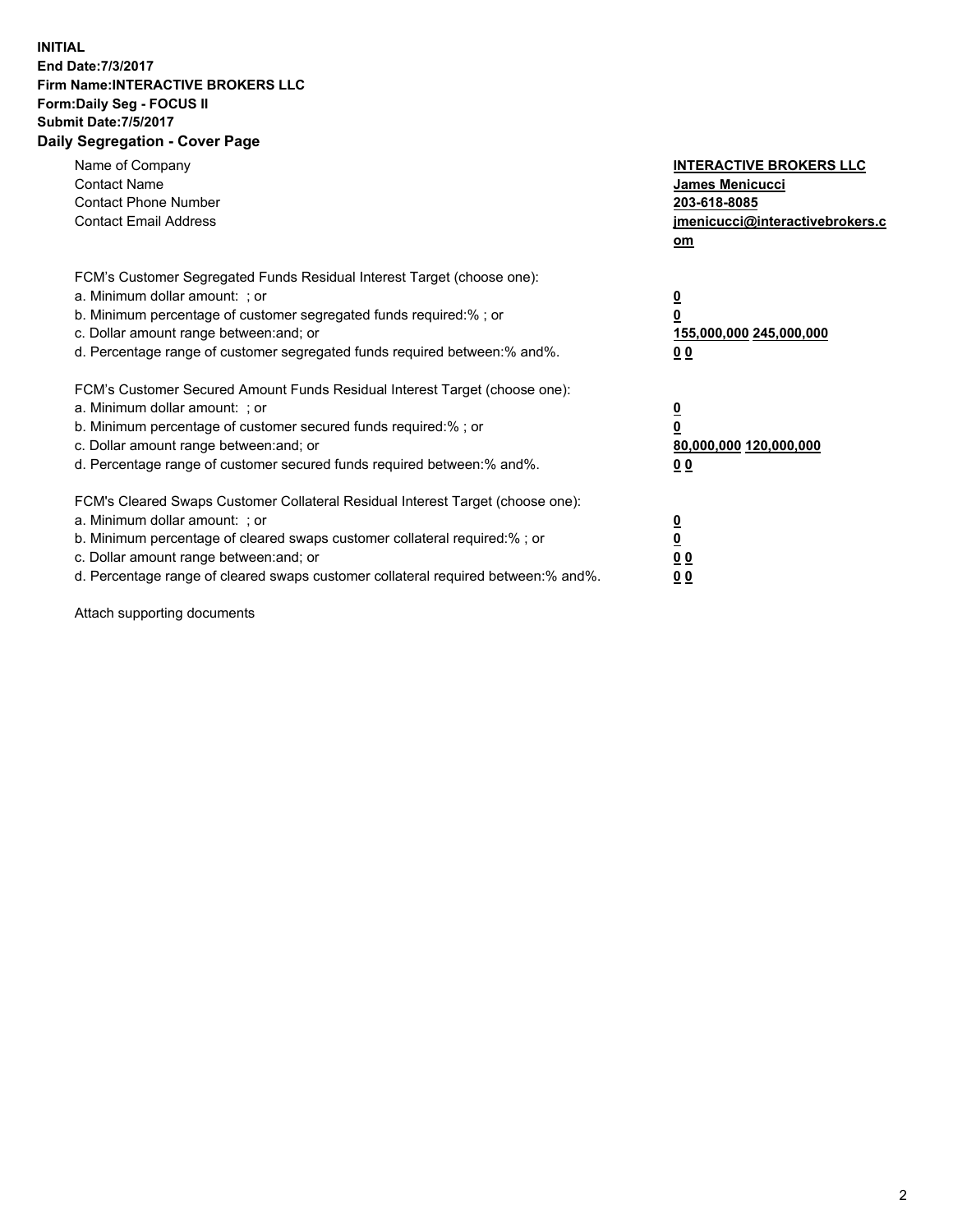## **INITIAL End Date:7/3/2017 Firm Name:INTERACTIVE BROKERS LLC Form:Daily Seg - FOCUS II Submit Date:7/5/2017 Daily Segregation - Secured Amounts**

|     | Foreign Futures and Foreign Options Secured Amounts                                         |                                  |
|-----|---------------------------------------------------------------------------------------------|----------------------------------|
|     | Amount required to be set aside pursuant to law, rule or regulation of a foreign            | $0$ [7305]                       |
|     | government or a rule of a self-regulatory organization authorized thereunder                |                                  |
| 1.  | Net ledger balance - Foreign Futures and Foreign Option Trading - All Customers             |                                  |
|     | A. Cash                                                                                     | 353,861,840 [7315]               |
|     | B. Securities (at market)                                                                   | $0$ [7317]                       |
| 2.  | Net unrealized profit (loss) in open futures contracts traded on a foreign board of trade   | 8,946,198 [7325]                 |
| 3.  | Exchange traded options                                                                     |                                  |
|     | a. Market value of open option contracts purchased on a foreign board of trade              | <b>15,746</b> [7335]             |
|     | b. Market value of open contracts granted (sold) on a foreign board of trade                | $-24,477$ [7337]                 |
| 4.  | Net equity (deficit) (add lines 1.2. and 3.)                                                | 362,799,307 [7345]               |
| 5.  | Account liquidating to a deficit and account with a debit balances - gross amount           | 5,691 [7351]                     |
|     | Less: amount offset by customer owned securities                                            |                                  |
| 6.  |                                                                                             | 0 [7352] 5,691 [7354]            |
|     | Amount required to be set aside as the secured amount - Net Liquidating Equity              | 362,804,998 [7355]               |
|     | Method (add lines 4 and 5)                                                                  |                                  |
| 7.  | Greater of amount required to be set aside pursuant to foreign jurisdiction (above) or line | 362,804,998 [7360]               |
|     | 6.                                                                                          |                                  |
|     | FUNDS DEPOSITED IN SEPARATE REGULATION 30.7 ACCOUNTS                                        |                                  |
| 1.  | Cash in banks                                                                               |                                  |
|     | A. Banks located in the United States                                                       | 72,050,580 [7500]                |
|     | B. Other banks qualified under Regulation 30.7                                              | 0 [7520] 72,050,580 [7530]       |
| 2.  | Securities                                                                                  |                                  |
|     | A. In safekeeping with banks located in the United States                                   | 343,639,660 [7540]               |
|     | B. In safekeeping with other banks qualified under Regulation 30.7                          | 0 [7560] 343,639,660 [7570]      |
| 3.  | Equities with registered futures commission merchants                                       |                                  |
|     | A. Cash                                                                                     | $0$ [7580]                       |
|     | <b>B.</b> Securities                                                                        | $0$ [7590]                       |
|     | C. Unrealized gain (loss) on open futures contracts                                         | $0$ [7600]                       |
|     | D. Value of long option contracts                                                           | $0$ [7610]                       |
|     | E. Value of short option contracts                                                          | 0 [7615] 0 [7620]                |
| 4.  | Amounts held by clearing organizations of foreign boards of trade                           |                                  |
|     | A. Cash                                                                                     | $0$ [7640]                       |
|     | <b>B.</b> Securities                                                                        | $0$ [7650]                       |
|     | C. Amount due to (from) clearing organization - daily variation                             | $0$ [7660]                       |
|     | D. Value of long option contracts                                                           | $0$ [7670]                       |
|     | E. Value of short option contracts                                                          | 0 [7675] 0 [7680]                |
| 5.  | Amounts held by members of foreign boards of trade                                          |                                  |
|     | A. Cash                                                                                     | 74,566,443 [7700]                |
|     | <b>B.</b> Securities                                                                        | $0$ [7710]                       |
|     | C. Unrealized gain (loss) on open futures contracts                                         | 10,030,341 [7720]                |
|     | D. Value of long option contracts                                                           | 15,746 [7730]                    |
|     | E. Value of short option contracts                                                          | -24,477 [7735] 84,588,053 [7740] |
| 6.  | Amounts with other depositories designated by a foreign board of trade                      | $0$ [7760]                       |
| 7.  | Segregated funds on hand                                                                    | $0$ [7765]                       |
| 8.  | Total funds in separate section 30.7 accounts                                               | 500,278,293 [7770]               |
| 9.  | Excess (deficiency) Set Aside for Secured Amount (subtract line 7 Secured Statement         | 137,473,295 [7380]               |
|     | Page 1 from Line 8)                                                                         |                                  |
| 10. | Management Target Amount for Excess funds in separate section 30.7 accounts                 | 80,000,000 [7780]                |
| 11. | Excess (deficiency) funds in separate 30.7 accounts over (under) Management Target          | 57,473,295 [7785]                |
|     |                                                                                             |                                  |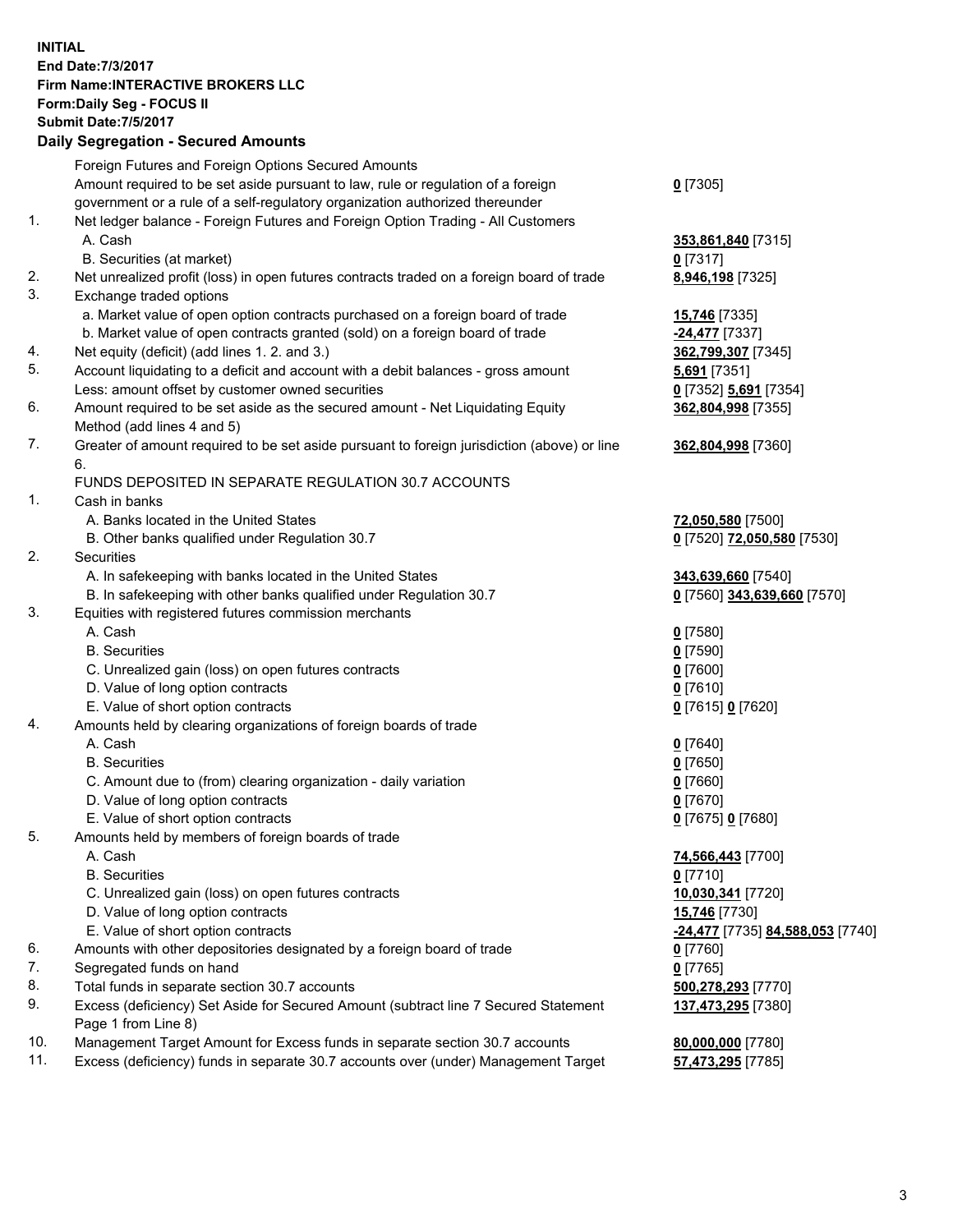**INITIAL End Date:7/3/2017 Firm Name:INTERACTIVE BROKERS LLC Form:Daily Seg - FOCUS II Submit Date:7/5/2017 Daily Segregation - Segregation Statement** SEGREGATION REQUIREMENTS(Section 4d(2) of the CEAct) 1. Net ledger balance A. Cash **4,212,085,432** [7010] B. Securities (at market) **0** [7020] 2. Net unrealized profit (loss) in open futures contracts traded on a contract market **9,745,479** [7030] 3. Exchange traded options A. Add market value of open option contracts purchased on a contract market **223,716,727** [7032] B. Deduct market value of open option contracts granted (sold) on a contract market **-328,553,232** [7033] 4. Net equity (deficit) (add lines 1, 2 and 3) **4,116,994,406** [7040] 5. Accounts liquidating to a deficit and accounts with debit balances - gross amount **210,629** [7045] Less: amount offset by customer securities **0** [7047] **210,629** [7050] 6. Amount required to be segregated (add lines 4 and 5) **4,117,205,035** [7060] FUNDS IN SEGREGATED ACCOUNTS 7. Deposited in segregated funds bank accounts A. Cash **720,608,967** [7070] B. Securities representing investments of customers' funds (at market) **2,453,204,095** [7080] C. Securities held for particular customers or option customers in lieu of cash (at market) **0** [7090] 8. Margins on deposit with derivatives clearing organizations of contract markets A. Cash **525,501,410** [7100] B. Securities representing investments of customers' funds (at market) **704,398,642** [7110] C. Securities held for particular customers or option customers in lieu of cash (at market) **0** [7120] 9. Net settlement from (to) derivatives clearing organizations of contract markets **11,763,221** [7130] 10. Exchange traded options A. Value of open long option contracts **223,711,419** [7132] B. Value of open short option contracts **-328,542,484** [7133] 11. Net equities with other FCMs A. Net liquidating equity **0** [7140] B. Securities representing investments of customers' funds (at market) **0** [7160] C. Securities held for particular customers or option customers in lieu of cash (at market) **0** [7170] 12. Segregated funds on hand **0** [7150] 13. Total amount in segregation (add lines 7 through 12) **4,310,645,270** [7180] 14. Excess (deficiency) funds in segregation (subtract line 6 from line 13) **193,440,235** [7190] 15. Management Target Amount for Excess funds in segregation **155,000,000** [7194]

16. Excess (deficiency) funds in segregation over (under) Management Target Amount Excess

**38,440,235** [7198]